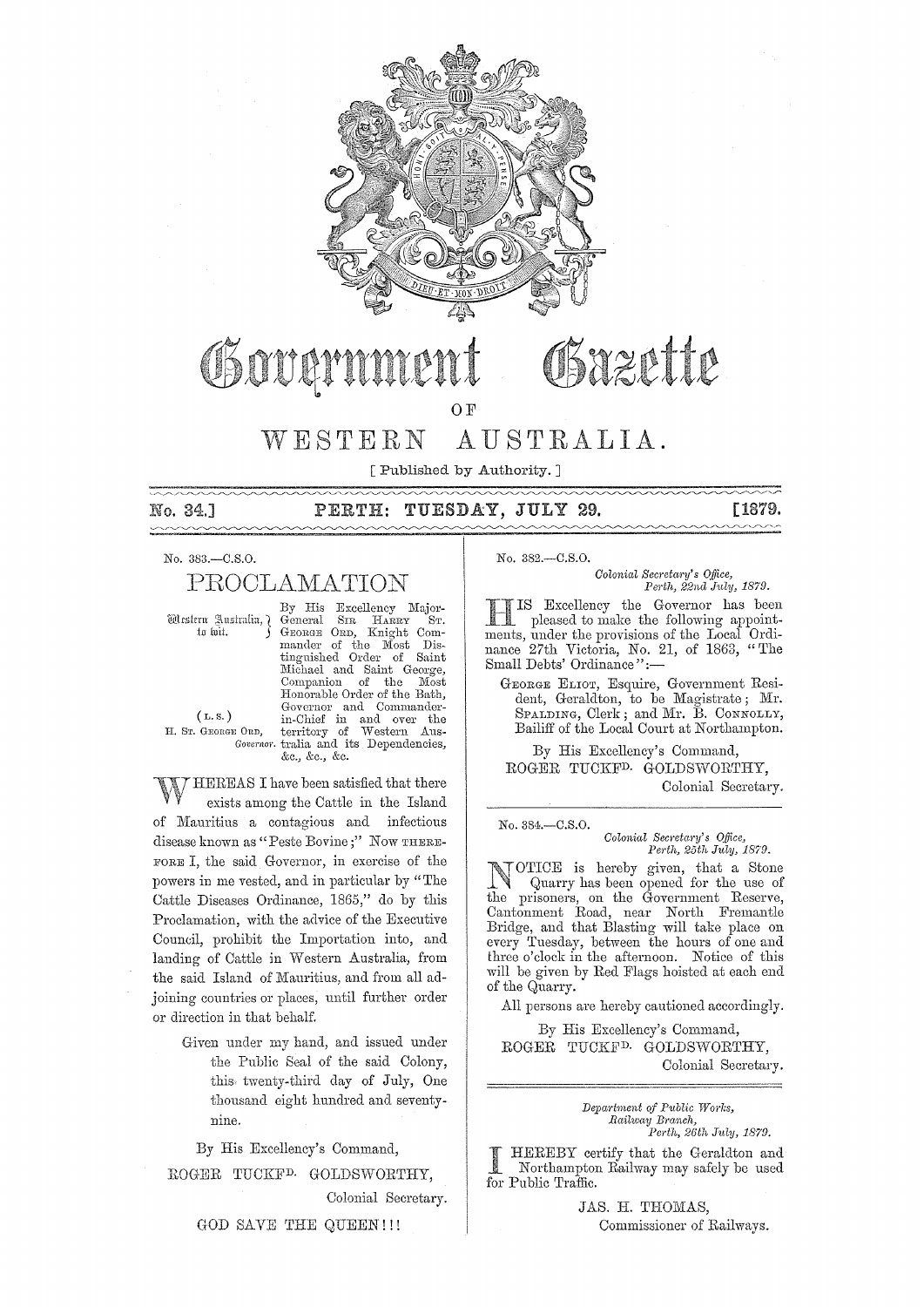No. 385 .- C.S.O.

Colonial Secretary's Office, Perth, 25th July, 1879.

IS Excellency the Governor directs the publication of the following Notices to Mariners, for general information.

By His Excellency's Command, ROGER TUCKF<sup>D.</sup> GOLDSWORTHY, Colonial Secretary.

# NOTICE TO MARINERS.

LEPERS ISLAND, NEW HEBRIDES;-MARAN SOUND, SOLOMON GROUP;-GAUDALCANAR ISLAND, POCKLINGTON REEF.

> "Wolverine," at sea,  $\left\{\begin{matrix} \text{lat. } 28^{\circ} \, 42' \, \text{S.} \\ \text{long. } 154^{\circ} \, 35' \, \text{E.} \end{matrix}\right.$ 25th June, 1879.

Hydrographic Memo. No. 3.

The accompanying hydrographic information, relative to parts of the Australian Station, is promulgated for general information and guidance.

C. WILSON, Commodore.

Co The respective Captains and Officers commanding<br>Her Majesty's ships on the Australian Station.

# Information received from the Navigating Lieutenant of H.M.S.<br>"Wolverine,"

LEPERS OR AOBA ISLAND, NEW HEBRIDES.

Lepers Island.—The general outline of this island seems<br>to agree very well with the chart.<br>The Shoal Patch, mentioned in South Pacific Directory, is a<br>The Shoal Patch, mentioned in South Pacific Directory, is a<br>rock awash  $S.w.$ 

Shoal water extends off the eastern side of island to the distance of half a mile.  $\,$ 

The "Wolverine" anchored in four different places on the north side of Lepers Island, and her boats were enabled to land with the greatest case at each place on sandy beaches.

with the greatest ease at each place on sandy beaches. The best anchorage at Lepers Island, lies on the north coast, towards the east end, and has been named "Bice Roads," after Browth the Bevd. Mr. Bice, the Melanesian Mi

#### MARAN SOUND, GAUDALCANAR ISLAND.

MARAN SOUND, GAUDALCANAR ISLAND.<br>
The "Wolverine" entered the southern<br>
The "Wolverine" enterd the southern<br>
entrance, and found deep water up to Ferguson Island, and<br>
anchored there in 18 fathoms, with the left extreme o

#### POCKLINGTON REEF.

From observations made in the passage from Isabel Island to<br>the Louisiade Archipelago, the S. Eastern part of this reef lies<br>in lat. 10° 36' S., long. approx. 155° 47' E. Whilst in this<br>neighborhood of this reef we experie The model of the R.R.B. of the Honowing day.<br>If was a very thick morning when the Pocklington reef was<br>sighted, and blowing hard with rain, so that a more accurate<br>account cannot be given.

### NOTICE TO MARINERS.

# $\lceil$  No. 42.]

#### NEW ZEALAND.

#### MIDDLE ISLAND-SOUTH-WEST COAST.

#### FLASHING LIGHT ON PUYSEGUR POINT.

The reserved in the interaction of a light from a light frequence to Notice to Mariners, No. 5 (3), of 14th January, 1878, on the intended exhibition of a light from a light from a light from the mean Preservation inlet, w

The light is a flashing light of the first order, showing a flash<br>every ten seconds, elevated 180 feet above the sea, and should<br>be visible in clear weather from a distance of about 19 miles.

The lighthouse, 40 feet high, is constructed of wood and painted white. Position, lat 46° 10' S., long. 166° 38' E.

By Command of their Lordships,

FREDK. J. EVANS,<br>Hydrographer.

 $\label{thm:2} Hydrographic~Office, Admiralty, London, 25th March, 1879.$ 

This Notice affects the following Admiralty Charts:—New Zealand is<br>lands, No. 1212; Foveaux strait to Awarna river, No. 2580: Also, Admiralty List of Lights in South Africa, New Zealand, &c., 1579, No. 3282; and New Zeala

#### Registrar General's Office, Perth, 26th July, 1879.

T is hereby notified, for general information, that the undermentioned Minister of the Congregational Church has been duly registered in this Office for the celebration of Marriages in the Colony of Western Australia:

Name. Rev. Andrew Buchanan.

Residence. District. Bunbury. Wellington.

LAURENCE S. ELIOT,

Registrar General.

### Crown Lands' Office.

Perth, 28th July, 1879.

IS Excellency the Governor has been pleased to appoint the following persons to constitute Boards of management for the<br>Ferguson, Dardanup, Bridgetown, and Irwin Commonages, and to delegate to them the power of regulating fees for depasturing<br>thereon; provided that any rules, or scale of fees proposed, are submitted for his approval, before adoption.

FERGUSON COMMONAGE BOARD.

Messrs. Charles Morgan, John Fowler, Patrick Slattery, Ephraim Gardiner, John Foley, John Flyn.

DARDANUP COMMONAGE BOARD.

Messrs. H. W. Venn, J.P., John Maguire, Michael Coonan, James Maguire, James Cleary, and Patrick Garvy.

BRIDGETOWN COMMONAGE BOARD.

Messrs. Abraham W. Moulton, Henry Doust, John Allnutt, Thomas Ashbee, James Maslin, and John Blechynden.

IRWIN COMMONAGE BOARD.

Messrs. Samuel Fortescue Moore,  $J.P.$ Francis Pearse, William Criddle, Edward<br>Winteringham Clarkson, Henry Fletcher<br>Waldeck, and John Smith.

MALCOLM FRASER,

Commissioner of Crown Lands.

## NOTICE.

#### Postal and Telegraph Department.

#### General Post Office, Perth,  $25th$  July, 1879.

OTICE is hereby given, for the information of the public, that the following are duly authorised to sell Postage Stamps to the public:-

The Rev. W. Traylen, City Press, Barrack Street, Perth.

Mr. F. Pearse, Dongara, Irwin River.

A. HELMICH, Postmaster General and General Superintendent of Telegraphs.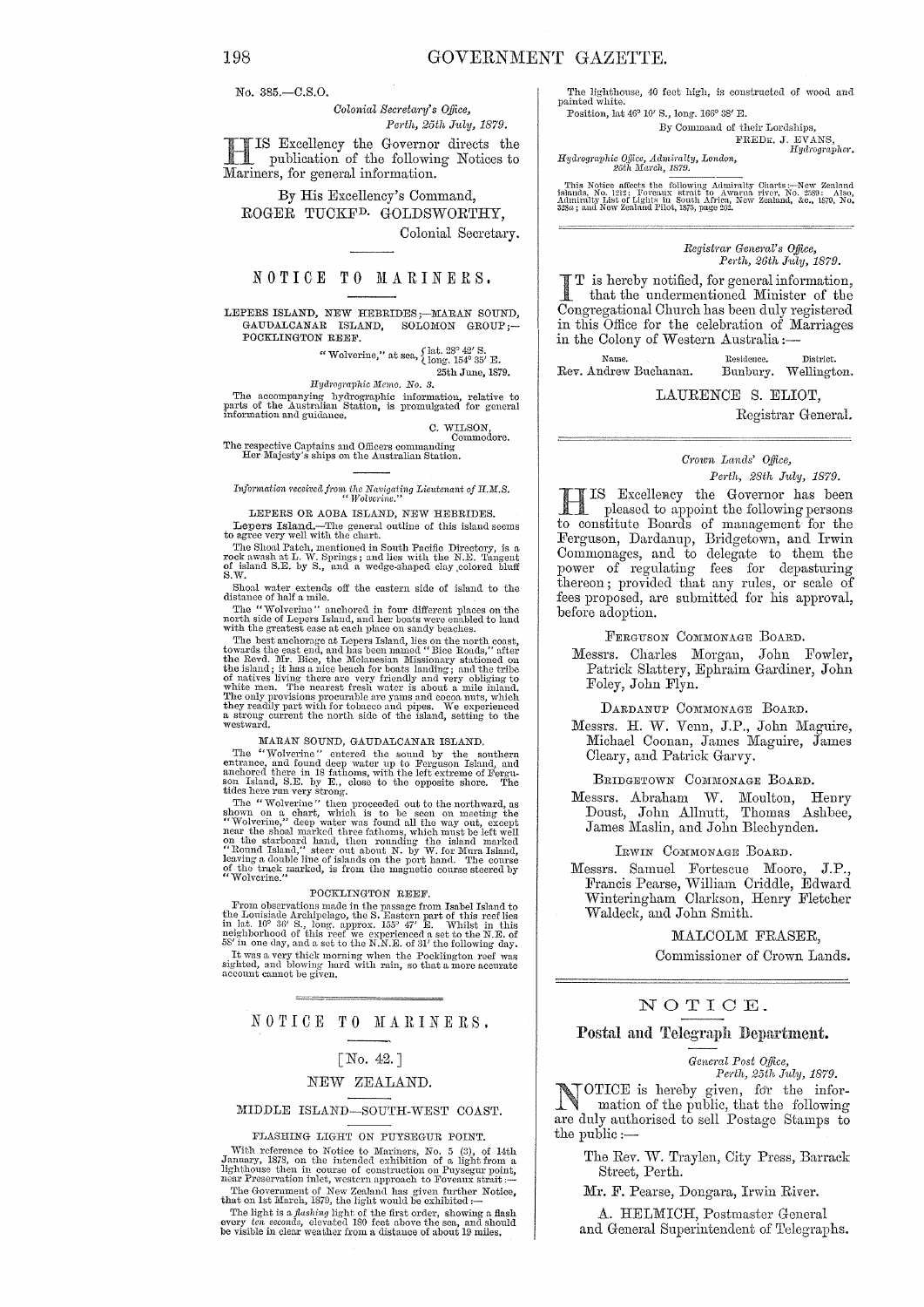Crown Lands' Office, Perth, 17th July, 1879.

IS Excellency the Governor has been pleased, on the recommendation of the Commissioner of Crown Lands, to set apart, as Public Reserves, the land described in the Schedule below, for the purposes herein set forth :-

| Recorded<br>Number. | Content.<br>A. R. P. | Description of Boundaries.                                                                                                                                                                                                                                                                                                                                                        | Purpose for which made.                          |
|---------------------|----------------------|-----------------------------------------------------------------------------------------------------------------------------------------------------------------------------------------------------------------------------------------------------------------------------------------------------------------------------------------------------------------------------------|--------------------------------------------------|
| 331 <sub>A</sub>    | $320 \t0 \t0$        | Bounded on the Westward by the Geraldton and<br>Northampton Railway Reserve; on the South by a line<br>extending about 26 chains East from said Reserve,<br>passing along the North boundary of location 924; on the<br>North by a line extending about 87 chains East from<br>said Reserve; and on the East by a North and South<br>line 60 chains in length. All bearings true. | For Quarries near Oakajee,<br>Victoria District. |
| $332\,\mathrm{A}$   | $1 \quad 0 \quad 0$  | A drain, 50 links wide, starting from a spot on the<br>North side of the road from Busselton to Dunsborough,<br>situate 1 chain North and 9 chains 65 links Eastward<br>from the North-west corner of Sussex location 136, and<br>extending North to the sea-shore.                                                                                                               | For Drainage purposes, Sus-<br>sex District.     |

RESERVES.

WESTERN AUSTRALIA. Meteorological Observations for the week ending 28th July, 1879.

WIND Registered by Mr. Forsyth, Harbor Master, at Arthur's Head, Fremantle; altitude above the sea 55 feet, in Latitude 32° 02' 14" S., Longitude 115° 45' 12" E.

The other instruments registered are placed in the grounds adjoining the Survey Office, Perth; altitude above the sea 47 feet, in Latitude 31° 57' 25" S., Longitude 115° 52' 02" E.

MALCOLM FRASER,

Surveyor General.

| Week<br>ending. | BAROMETER:<br>Mean Reading<br>corrected, and re-<br>duced to sea level.<br>and 32 deg. Fah. | THERMOMETERS IN SHADE. |                       | RADIATION<br>THERMO-<br>METERS.<br>RAIN: |                       | WIND.  |                   | DEGREE<br>OF            | CLOUD:                                           | Mean<br>nt.           | EVAPOR-<br>ATION:                                   |                   |                              |                         |
|-----------------|---------------------------------------------------------------------------------------------|------------------------|-----------------------|------------------------------------------|-----------------------|--------|-------------------|-------------------------|--------------------------------------------------|-----------------------|-----------------------------------------------------|-------------------|------------------------------|-------------------------|
|                 |                                                                                             | Maxi-<br>mum.          | Dry.<br>Mini-<br>mum. | Maxi-<br>mum.                            | Wet.<br>Mini-<br>mum. | Solar. | Terres-<br>trial. | Amount<br>in<br>inches. | Horizontal<br>velocity in<br>miles, per<br>hour. | General<br>direction. | HUMIDITY.<br>Saturation<br>$=100$ : mean<br>amount. | Mean<br>' amount. | … ⊨<br>ONE:<br>۰Ń<br>$\circ$ | Amount<br>in<br>inches. |
| 28th            | 30.07                                                                                       | 65.0                   | 45.7                  | 56.0                                     | 44.1                  |        | 114.2 39.7        | $\cdot 6$               | 156.02                                           | Easterly              | 74                                                  | 8.5               | 4.7                          | .38                     |

Thermometers in shade.  $\left\{\begin{array}{cc}\text{Maximum} & \text{Dry} & 67.6\text{ 26th} \\ \text{Minimum} & \text{Dry} & 40.2\text{ 24th} \end{array}\right.$ Highest reading of Barometer 30.304 22nd do. 29.736 28th Lowest do.

The Observations are taken at Perth at 9 a.m., (excepting Barometer, which is registered at 12 a.m.) M. A. C. FRASER, Observer.

LAND SALES.

Crown Lands' Office, Perth, 28th July, 1879.

**TIME** undermentioned Allotments of Land will be offered for Sale, at Public Auction, on the dates and at the places specified in the Schedule below, at one o'clock, p.m.

SCHEDULE.

| Date of Sale. | Place of Sale.                    | Description of Lot.                   | Number of Lot.                | Quantity.                          | Upset Price.            |  |
|---------------|-----------------------------------|---------------------------------------|-------------------------------|------------------------------------|-------------------------|--|
|               |                                   |                                       |                               | $\mathbf{r}_{\bullet}$<br>p.<br>a. |                         |  |
| 1879.         |                                   |                                       |                               |                                    |                         |  |
| Aug. 6.       | Perth<br>$\cdots$                 | Fremantle<br>Town                     | 822<br>$\cdots$<br>.          | $2\,24$<br>0                       |                         |  |
| Do.           | Do.<br>$\sim$ 4.4 $\sim$          | Do.<br>Do.<br>$\cdots$<br>$\ddotsc$   | 823<br>$\cdots$<br>.          | $2\,24$<br>$\theta$                | £12 $\mathfrak{P}$ lot. |  |
| Do.           | Do.<br>$\cdots$                   | Kelmscott<br>Sub.<br>$\cdots$         | 51<br>$\ddotsc$<br>           | 10<br>$\theta$<br>$\theta$         |                         |  |
| Do.           | Albany<br>$\cdots$                | Albany<br>Do.<br>$\cdots$<br>$\cdots$ | 120<br>$\ddotsc$<br>.         | 5<br>4                             | 30s. per acre.          |  |
| Do.           | Do.<br>$\sim 10^{-1}$<br>$\cdots$ | Do.<br>Do.<br>$\ddotsc$               | 122<br>$\ddotsc$<br>$\cdots$  | 3<br>23<br>0                       |                         |  |
| Do.           | York<br>$\ddotsc$                 | $\,\mathrm{York}$<br>Do.              | 59<br>$\ddotsc$<br>           | 3<br>-38                           | $\pounds2$ per acre.    |  |
| Do.           | Bunbury<br>$\ddotsc$              | Bridgetown<br>Town                    | 96<br>$\cdots$<br>.           | 2<br>$\theta$                      | £3                      |  |
| Do.           | Perth<br>$\cdots$                 | Sub.<br>Fremantle                     | - 75<br>$\ddotsc$<br>$\cdots$ | 6<br>$2\,22$                       | £3 per acre.            |  |
| Aug. 7.       | Northam<br>$\ldots$ .             | Northam<br>Town<br>$\ddotsc$          | *68<br>$\cdots$<br>$\cdots$   | 0.34                               |                         |  |
| Do.           | Do.<br>$\cdots$                   | $\ldots$ Do.<br>Do<br>$\cdots$        | $*69$<br>$\cdots$<br>$\cdots$ | 029<br>$\mathbf{I}$                | $\pounds15$             |  |
|               |                                   |                                       |                               |                                    |                         |  |

\* These two lots will be put up together as one block at upset price of £15, with £75 for buildings and improvements added to the sum at which they may be knocked down.

MALCOLM FRASER, Commissioner of Crown Lands.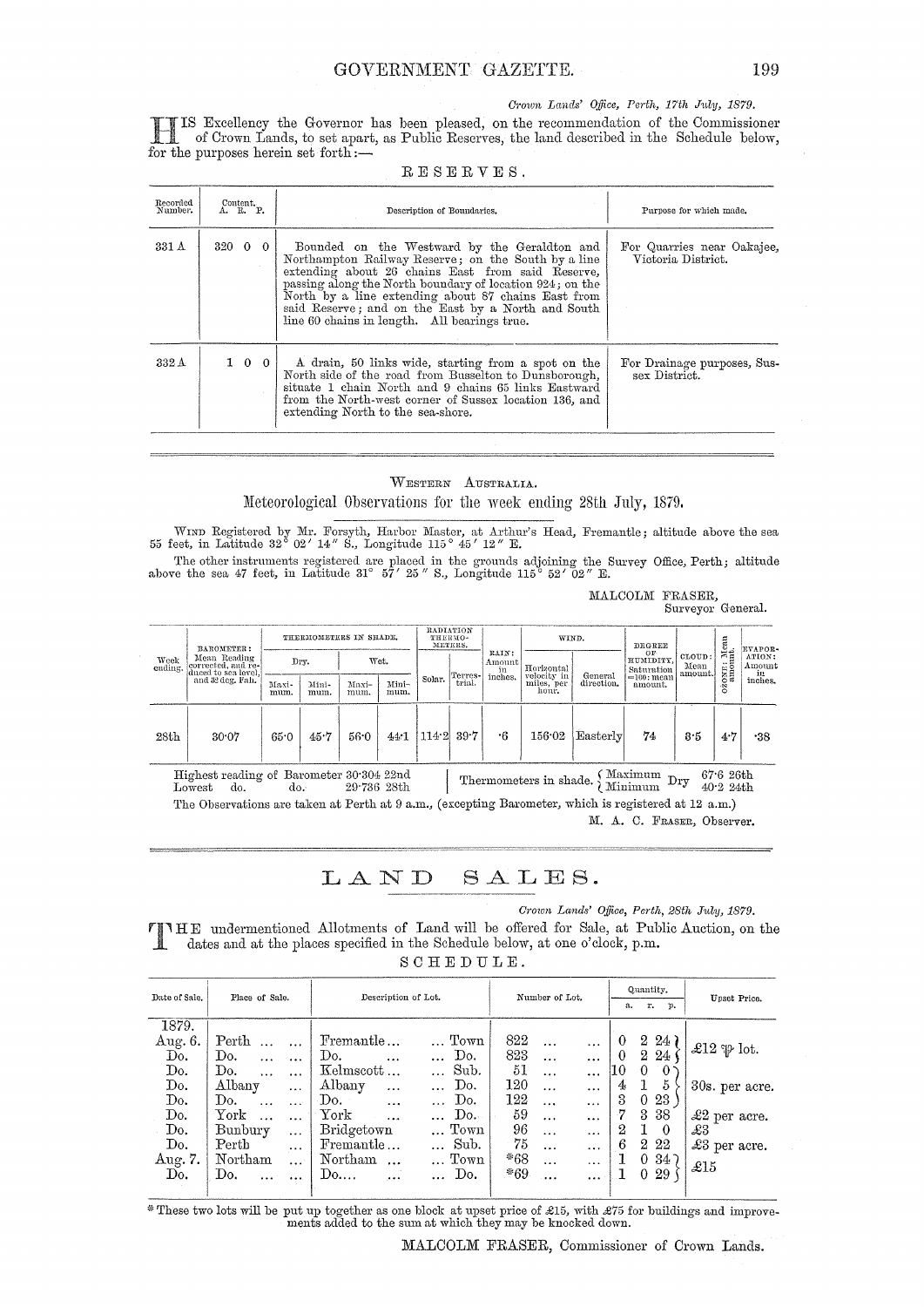## 200 GOVERNMENT GAZETTE.

# WESTERN AUSTRALIA.

# Mail Time Table during the Month of

# AUGUST, 1879.

| FOR THE AUSTRALIAN COLONIES. &c.                                                                                                                                                                                                                                                                                                                                                                                                                  |                                                                                                                                                                                    |                                                                                                                                                                        |                                                                                                                                                                                                                                                                                                   |                                                                                                                                                                                                                                            |                                                                                                                                                                                                                                  |                                                                                                                                                                                     |                                                                                                                                                                                                                                                                                                                                                                                          | FOR EUROPE, INDIA,                                                                                                                                                                                                               |                                                                                                                                                                                                               |                                                                                                                                                                                                                    |
|---------------------------------------------------------------------------------------------------------------------------------------------------------------------------------------------------------------------------------------------------------------------------------------------------------------------------------------------------------------------------------------------------------------------------------------------------|------------------------------------------------------------------------------------------------------------------------------------------------------------------------------------|------------------------------------------------------------------------------------------------------------------------------------------------------------------------|---------------------------------------------------------------------------------------------------------------------------------------------------------------------------------------------------------------------------------------------------------------------------------------------------|--------------------------------------------------------------------------------------------------------------------------------------------------------------------------------------------------------------------------------------------|----------------------------------------------------------------------------------------------------------------------------------------------------------------------------------------------------------------------------------|-------------------------------------------------------------------------------------------------------------------------------------------------------------------------------------|------------------------------------------------------------------------------------------------------------------------------------------------------------------------------------------------------------------------------------------------------------------------------------------------------------------------------------------------------------------------------------------|----------------------------------------------------------------------------------------------------------------------------------------------------------------------------------------------------------------------------------|---------------------------------------------------------------------------------------------------------------------------------------------------------------------------------------------------------------|--------------------------------------------------------------------------------------------------------------------------------------------------------------------------------------------------------------------|
| Per Rob Roy.                                                                                                                                                                                                                                                                                                                                                                                                                                      | Overland.                                                                                                                                                                          |                                                                                                                                                                        |                                                                                                                                                                                                                                                                                                   |                                                                                                                                                                                                                                            | CHINA, &c.<br>Per Rob Roy.*                                                                                                                                                                                                      |                                                                                                                                                                                     |                                                                                                                                                                                                                                                                                                                                                                                          |                                                                                                                                                                                                                                  |                                                                                                                                                                                                               |                                                                                                                                                                                                                    |
| CLOSE AT<br>DAY.                                                                                                                                                                                                                                                                                                                                                                                                                                  | DATE.<br>TIME                                                                                                                                                                      |                                                                                                                                                                        | CLOSE AT                                                                                                                                                                                                                                                                                          | DAY.                                                                                                                                                                                                                                       | DATE.                                                                                                                                                                                                                            | TIME                                                                                                                                                                                | CLOSE AT                                                                                                                                                                                                                                                                                                                                                                                 | DAY.                                                                                                                                                                                                                             | DATE.                                                                                                                                                                                                         | TIME                                                                                                                                                                                                               |
| Perth<br>Monday<br>. 1<br>Fremantle<br>Monday<br>Guildford<br>Monday<br>!<br>$_{\rm{York}}$<br>Saturday<br>$\cdots$<br>Northam<br>Saturday<br>$\ddotsc$<br>Newcastle<br>Saturday<br>$\ddotsc$<br>Canning<br>Friday<br>$\ddotsc$<br>Pinjarra<br>Thursday<br>$\cdots$<br>Bunbury<br>Monday<br><br>Vasse<br>Monday<br>اءء<br>Saturday<br>Victoria Plains<br>Thursday<br>Dongarra<br>$\cdots$<br>Thursday<br>Champion Bay<br>Wednesday<br>Northampton | July 28<br>July<br>28<br>28<br>July<br>26<br>July<br>July 26<br>July 26<br>July<br>25<br>24<br>July<br>July<br>28<br>28<br>July<br>26<br>July<br>-24<br>July<br>July 24<br>July 23 | $11a.m.$ Perth<br>1 p.m.<br>8a.m.<br>2.30 p.m.<br>12.30 p.m.<br>4 p.m.<br>Noon<br>[10 p.m.]<br>$9 \text{ p.m.}$<br>$10$ p.m.<br>8 p.m.<br>$9$ a.m.<br>10 a.m.<br>9a.m. | $\ddotsc$<br>Fremantle<br>Guildford<br>$\ddotsc$<br>${\tt York} \dots$<br>!<br>Northam<br>$\ldots$<br>Newcastle<br>Canning<br> <br>Pinjarra<br><br>Bunbury<br>!<br>Vasse<br> <br>Victoria Plains<br>Dongarra<br>Greenough<br>Bannister<br>William River<br>Arthur Riveri<br>Kojonup<br>Mt. Barker | Friday<br>$\ddots$<br>Friday<br>. 1<br>Friday<br><br>Wednesday<br>Wednesday July 30<br>Wednesday<br>Tuesday<br>Tuesday<br>Tuesday<br>Saturday<br>Saturday<br>Thursday<br>Wednesday<br>Friday<br>Saturday<br>Saturday<br>Saturday<br>Sunday | Aug.<br>1<br>1<br>Aug.<br>1<br>Aug.<br>July 30<br>July<br>-30<br>July<br>29<br>29<br>July<br>29<br>July<br>26<br>July<br>26<br>July<br>24<br>July<br>July<br>23<br>1<br>Aug.<br>2<br>Aug.<br>2<br>Aug.<br>$^{2}$<br>Aug.<br>Aug. | 7 a.m.<br>8 a.m.<br>2.30 p.m.<br>$4$ p.m.<br>Noon<br>10 p.m.<br>8a.m.<br>4 p.m.<br>8 p.m.<br>9a.m.<br>$6$ p.m.<br>$ 11 \text{ p.m.} $<br>10 a.m.<br>$5 \text{ p.m.}$<br>$3 10$ a.m. | $9$ a.m. Perth<br>Fremantle<br>Guildford<br>${\rm York} \ldots$<br>12.30 p.m. Northam<br>انت<br>Newcastle<br>Canning<br>$\ddotsc$<br>Pinjarra<br>$\cdots$<br>Bunbury<br>$\ddotsc$<br>Vasse<br>$\dddotsc$<br>Victoria Plains<br>Dongarra<br>Greenough<br>Champion Bay<br>5 a.m. Northampton Wednesday<br>Mt. Barker<br>Kojonup<br>Arthur River<br>William River<br>Bannister<br>$\ddotsc$ | Monday<br>Monday<br>$\ddotsc$<br>Monday<br>Saturday<br>Saturday<br>Saturday<br>Friday<br>Thursday<br>Monday<br>Monday<br>Saturday<br>Thursday<br>Thursday<br>Thursday<br>Wednesday<br>Thursday<br>Thursday<br>Thursday<br>Friday | Aug. 11<br>Aug. 11<br>11<br>Aug.<br>Aug.<br>9<br>9<br>Aug.<br>Aug.<br>9<br>8<br>Aug.<br>Aug.<br>Aug.<br>11<br>11<br>Aug.<br>9<br>Aug.<br>Aug.<br>Aug.<br>Aug.<br>Aug.<br>Aug.<br>Aug.<br>Aug.<br>Aug.<br>Aug. | 11 a.m.<br>1 p.m.<br>8 a.m.<br>2'30 p.m<br>12.30p.m<br>4 p.m.<br>Noon<br>10 p.m.<br>$9\,\mathrm{p.m.}$<br>10 p.m.<br>8 p.m.<br>9a.m.<br>9 a.m.<br>2 p.m.<br>9a.m.<br>6 p.m.<br>8 a.m.<br>3 p.m.<br>8 p.m.<br>2a.m. |

For Albany and the Offices on the Road Overland:

| CLOSE AT | DAY.                         | $ $ DATE. TIME |  |  |  |
|----------|------------------------------|----------------|--|--|--|
| Perth    | Thursday   Aug. 14   11 a.m. |                |  |  |  |

|                       | MAILS FROM EUROPE, &c.                                                   |  | MAILS FROM COLONIES, &c. |                                                                  |                       |  |  |
|-----------------------|--------------------------------------------------------------------------|--|--------------------------|------------------------------------------------------------------|-----------------------|--|--|
| Due at K.G.<br>Sound. | Expected to<br>Expected at<br>$arri\bar{v}e$ at K.G.<br>G.P.O.<br>Sound. |  | Due at K.G.<br>Sound.    | <b>Expected to</b><br>arrive at K.G.<br>Sound.                   | Expected at<br>G.P.O. |  |  |
|                       | Monday, Aug. 11th   Wednesday, Aug. 6th   Saturday, Aug. 9th             |  |                          | Thursday, Aug. 14th   Wednesday, Aug. 13th   Saturday, Aug. 16th |                       |  |  |

The Correspondence by these Mails will be despatched.to District P.Os. for Distribution by first opportunity after receipt. *(See* Annual Time Table oflst January, 1879.)

\* The English Mails to be despatched on the 11th August, will be due in London *via* Brindisi on September 22nd, and *via* Southampton on September 29th.

LETTERS for Registration must be posted one hour before the closing of the Mails.

LATE LE1'TERS, on payment of a fee of 6d., may be posted half-an-hour after the closing of the Mails.

NEWSPAPERS and Book Packets must be posted one hour before the closing of the Mails, otherwise they will not be forwarded until the next Mail.

### MONEY ORDERS will be issued as under:

For the Australian Colonies, &c., up to Saturday, July 26th, at 11 a.m. Do. Thursday, July 31st, at 11 a.m. For the United Kingdom, up to Saturday, August 9th, at 10 a.m.

A. HELMICH, Postmaster General and General Superintendent of Telegraphs.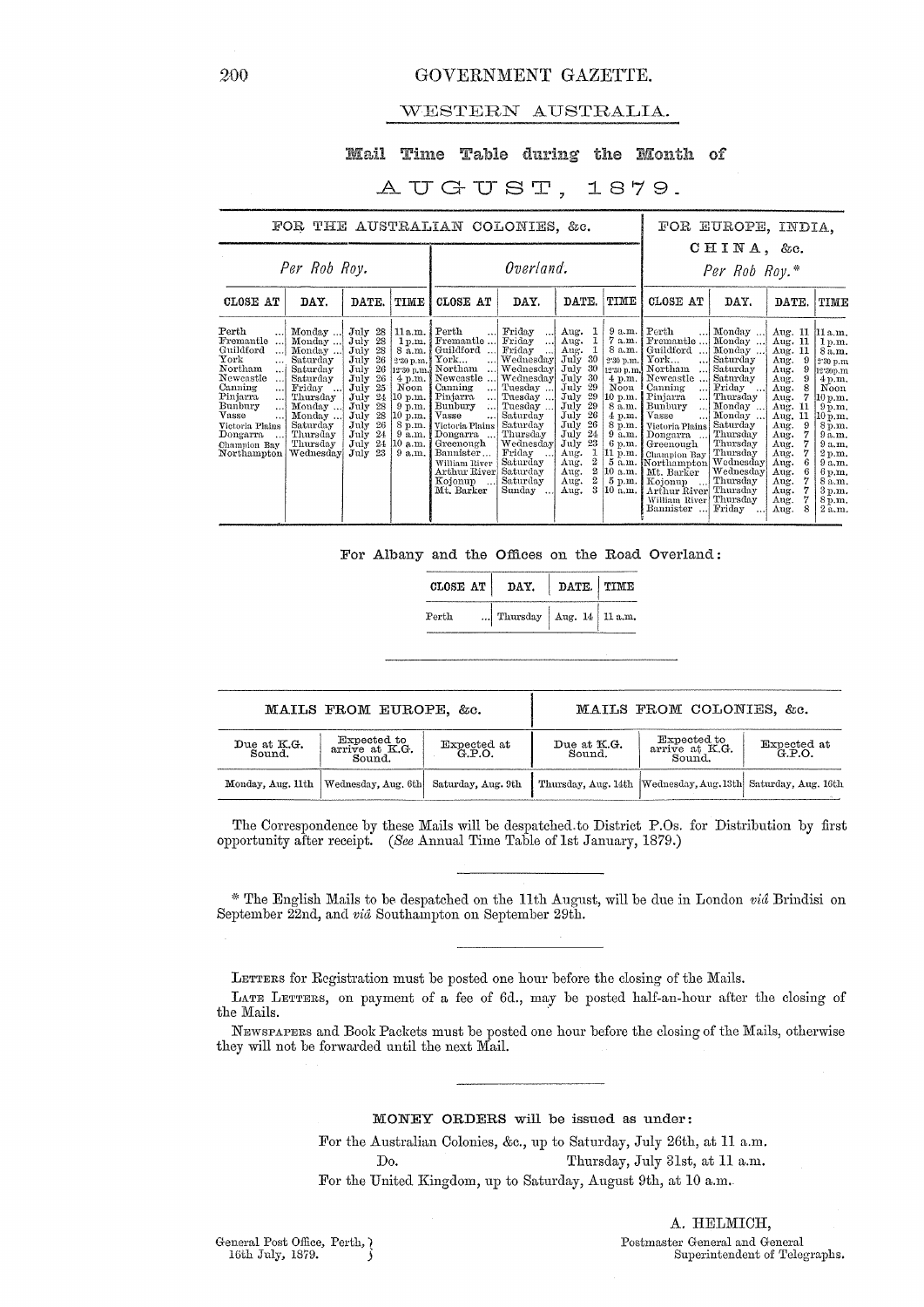*Land and Survey Office,*<br> *Perth, 14th July, 1879.*<br> **NOW** for sale at this Office, price two<br>
shillings and sixpence each, Photo-<br>
lithographed Plays shillings and sixpence each, Photolithographed Plans of the undermentioned. Townships ;-

Augusta, Albany, Bunbury, Busselton, Cossack, Gingin, Guildford, Newcastle, Northam, Northampton, Toodyay.

Perth and Fremantle, at five shillings each. Also Photo-lithographed Plans of the follow-

ing districts, price five shillings each;- Wellington, Sussex, including Bunbury and Vasse Districts, showing pastoral runs, occupied land, &c.

*Topogmphical Sheets.* 

- No. I.-Embracing the Swan and Avon Valleys, &c., with Fremantle, Perth, Guildford, York, Northam, and Newcastle.
- No. H.-Embracing the Harvey, Arthur, Blackwood, and Gordon Rivers, including Bunbury, Busselton, &c.

MALCOLM FRASER, Surveyor General.

*Cornpi1'oller's Office, Fremantle, 26th July, 1879.*  A CERTIFICATE of Freedom has been<br>issued to the undermentioned convict, whose sentence has expired:-

Reg-. No. 10113, James Healy.

HIS Excellency the Governor has been pleased to revoke the Ticket-of-Leave of the undermentioned convict:

Reg. No. 9658, John Barnett.

JOHN F. STONE, Comptroller.

In the matter of "The Railways' Act, 1878," and of certain land intended to be taken and resumed for the purposes<br>of the Eastern Railway.

OTICE is hereby given that a Map or Plan, showing the course to be taken by the Railway, together with a Book of Reference as mentioned in Section 10 of the above Act, giving a list of Owners and Occupiers of Land, and showing the quantity of land required for making the first section of the Railway, has been deposited, and can now be inspected at the Office of the Commissioner of Railways for Western Australia, in Perth, and at the Offices of the Resident Magistrates in Fremantle and Guildford, respectively.

Dated at Perth, this 21st day of April, 1879.

JAS. H. THOMAS, Commissioner of Railways.

#### Sale of Rottnest Produce.

# LIONEL SAMSON & SON (GOVERNMENT AUCTIONEERS),

HAVE been instructed by the Local Government, to hold a sale of Rottnest Produce at the " A" Store, Fremantle, on Thursday, 14th August, at 12 o'clock, when will be offered, in lots to suit purchasers,

500 Bags Salt in the "A" Store.

500 do. do., to be delivered at Rottnest. 26 do. Rye.

Terms at time of Sale.

Fremantle, 24th July, 1879.

**BY VIRTUE of the provisions of "The** Municipal Institutions Act 1876" notice<br>is bareby given to all parties interested therein is hereby given to all parties interested therein that the sum of £1 16s. has now been due and unpaid for the term of eighteen months in respect of rates made and assessed by the Council and Burgesses of the City of Perth upon Perth Lot Y 120 within the said Municipality and payment of the said sum is now required and the owner of the said property and all other persons interested therein are hereby warned that in default of payment of the said sum of £1 16s. together with all expenses caused by the non-payment of the same on or before the thirtieth day of September 1879 to Mr. Nathaniel Howell Nos. 1 and 2 Town Hall Chambers Perth Solicitor to the Perth City Council a petition will be presented by the said Council to the Supreme Court praying the said Court to order the said property or a competent part thereof to be sold pursuant to the provisions of the said Act.

Dated this twenty-fourth day of July A.D. 1879.

#### S. H. PARKER, Chairman Perth City Council.

BY VIRTUE of the provisions of "The Municipal Institutions Act 1876" notice is hereby given to all parties interested therein that the sum of £3 15s. has now been due and unpaid for the term of eighteen months in respect of rates made and assessed by the Council and Burgesses of the City of Perth upon Perth Lot Y 108 within the said Municipality and payment of the said sum is now required and the owner of the said property and all other persons interested therein are hereby warned that in default of payment of the said sum of £3 15s. together with all expenses caused by the non-payment of the same on or before the thirtieth day of September 1879 to Mr. Nathaniel Howell Nos. 1 and 2 Town Hall Chambers Perth Solicitor to the Perth City Council a petition will be presented by the said Council to the Supreme Court praying the said Court to order the said property or a competent part thereof to be sold pursuant to the provisions of the said Act.

Dated this twenty-fourth day of July A.D. 1879.

S. R. PARKER, Chairman Perth City Oouncil.

BY VIRTUE of the provisions of "The<br>
B Municipal Institutions Act 1876" notice is hereby given to all parties interested therein that the sum of  $\pounds1$  15s. has now been due and unpaid for the term of eighteen months in respect of rates made and assessed by the Council and Burgesses of the City of Perth upon the Northern portion of Perth Lot A 10 within the said Municipality and payment of the said sum is now required and the owner of the said property and all other persons interested therein are hereby warned that in default of payment of the said sum of £1 15s. together with all expenses caused by the nonpayment of the same on or before the thirtieth day of September 1879 to Mr. Nathaniel Howell Nos. 1 and 2 Town Hall Chambers Perth Solicitor to the Perth City Council a petition will be presented by the said Council to the Supreme Court praying the said Court